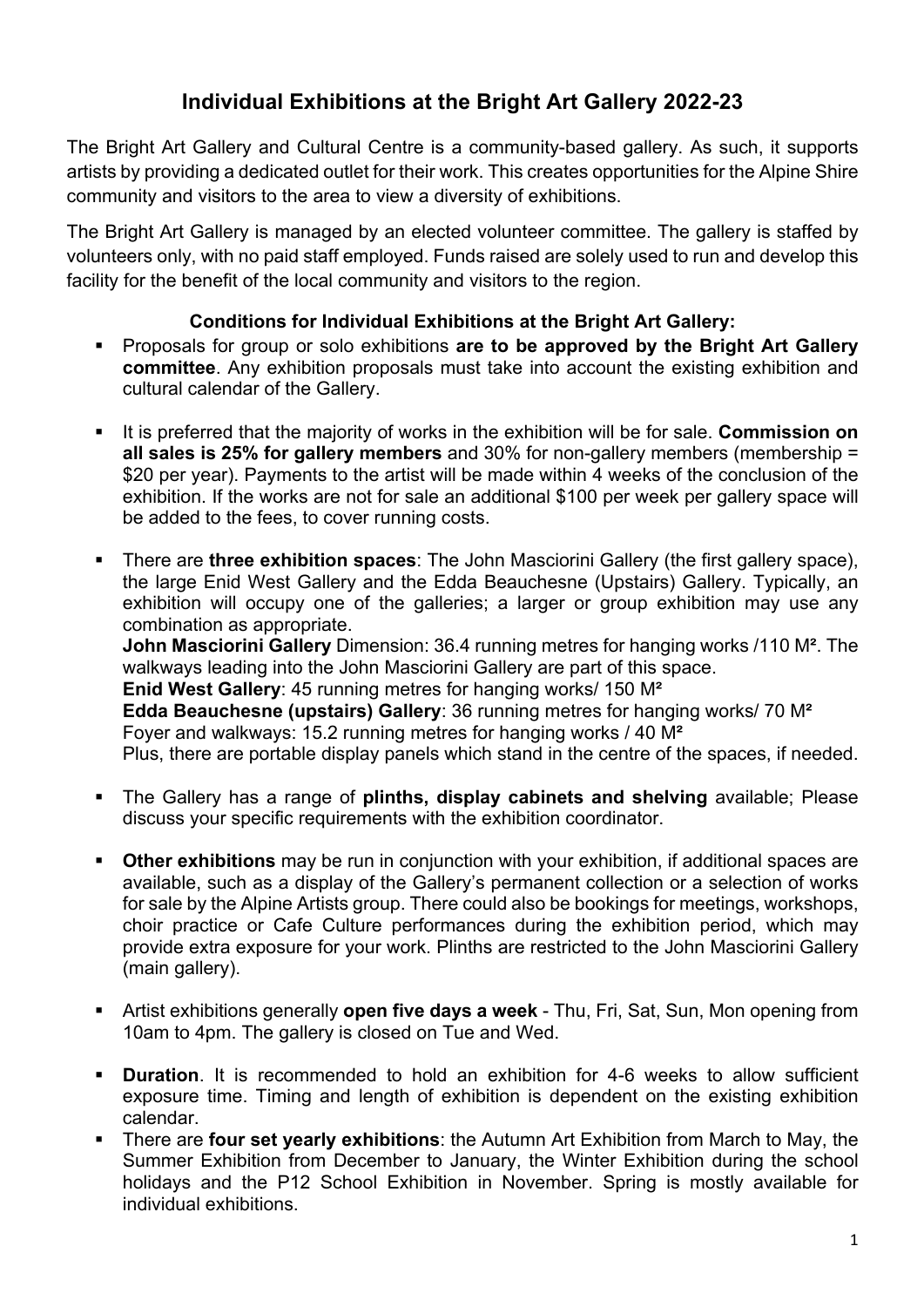- § If you would like an **official opening** on the Friday evening, you will be responsible for the cost and organisation of the refreshments. You will need to make plans for a suitable person to open your exhibition. This is a good publicity opportunity and a chance to invite prospective buyers. The committee will assist you where possible. The opening of an exhibition (this is optional) works best on Friday evenings at 6pm. It is also possible to have a more casual **'meet the artist'** instead of an opening, for instance on a Sat or Sun afternoon.
- **Manning the gallery**. It is preferred that the exhibiting artist will be available to man the Gallery during their exhibition for as many days as they can manage, this will often be with the help of a volunteer. It is understood that this is not always possible for artists living beyond Bright, or for those with other day-time commitments and as such, it is **not** a condition for exhibiting artists to man the gallery. The gallery is operated by volunteers only and finding enough volunteers to keep the gallery open is a constant challenge. The visiting public very much appreciates meeting the exhibiting artist. **The cost of holding an exhibition will be reduced if you are manning the gallery yourself for a minimum of 2 days per week or 4 sessions (one session is half day 10am-1pm or 1-4pm).**
- § **Fees:** A week is five days (Thu to Mon). **John Masciorini Gallery**: \$150 per week (\$30 per day) or if fulfilling the **minimum manning** requirement (see above): \$50 per week (\$10 per day).

**Enid West Gallery**: \$150 per week (\$30 per day) or if fulfilling the **minimum manning** requirement: \$50 per week (\$10 per day).

**Edda Beauchesne (upstairs) gallery**: \$125 per week (\$25 per day) or if fulfilling the **minimum manning** requirement: \$40 per week (\$8 per day).

- § The artist may negotiate a **further reduction in fees** with the exhibition coordinator by **donating a suitable work as a raffle prize**. The raffle will run for the duration of the exhibition. The work is to have general appeal to the public and be of same high standard as works in the exhibition. The Gallery committee will have to approve the work before an arrangement is made.
- § **The total amount of fees is payable one week prior to the start of the exhibition,**  unless alternative arrangements have been made with the exhibition coordinator. The fees will go towards the running costs of the Gallery. The above fees will apply to new exhibitions booked from February 2022, **to be held during 2022-23**.
- **Publicity.** The Artist is responsible for the design, cost and distribution of exhibition flyers and posters, unless there are other gallery exhibitions on simultaneous, in this case the gallery will design the publicity material and costs are shared. The gallery advertises in the North East Tourist and North East Living Magazine. Any additional advertising in other media publications is funded by the Artist. The Gallery's logo, location and contact details are to be included in all advertising material. It is up to the artist to contact the news media to arrange a press release announcing the exhibition. Committee members will provide advice and assistance if needed. Advertising aimed at gallery members will be undertaken by the Gallery, such as emailing invitations and newsletter announcements. The Gallery website and Facebook will include promotional material provided by the artist. Please supply a current CV, some images of your work and a photo of the artist(s).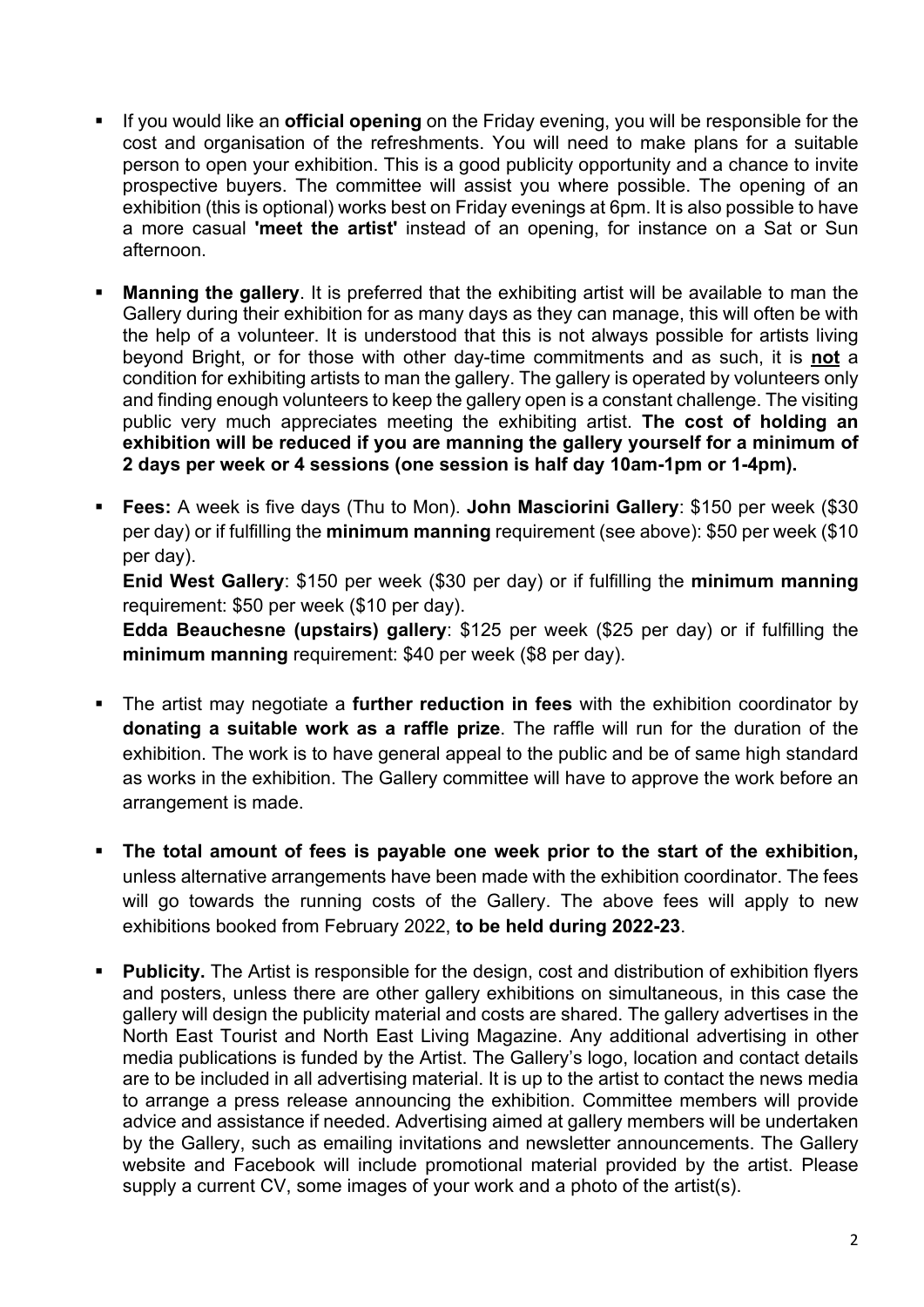- § The Artist is responsible for the **hanging** or installing of their exhibition, with help and under guidance of committee members. The Artist is also responsible for taking the exhibition down and returning the Gallery to its previous condition, again with the help of committee members where necessary.
- The Artist will receive an Individual Artist Agreement and Entry form, once the proposal has been approved by the committee. This form with a complete listing of all entries, needs to be returned to the gallery, no later than two weeks prior to the start of the exhibition.
- Entry to these exhibitions is by voluntary donation to the gallery.
- § Works will be the **original work** of the exhibiting artists except in the case of displaying personal collections, in which case the lender should be the legal owner of the work offered.
- § The gallery reserves the right to **refuse** to display any works it considers inappropriate in content, or of an unacceptable standard or quality in workmanship or in breach of copyright.
- § The Gallery does not divulge **personal information** about contributing Artists, unless asked to do so. The artist(s) may provide business cards and/or résumés which can be left in the gallery for this purpose.

**By email:** discuss or send in your proposal to **both** the artist exhibitions coordinator Annemarie Wiegerinck: a.wiegerinck@bigpond.com & and the gallery: manager@brightartgallery.org.au

**Phone enquiries**: Annemarie 0413 247 237 Bright Art Gallery 03 5750 1660

**Mail**: Bright Art Gallery, PO Box 216, Bright Vic 3741

The proposal will be presented at the next monthly meeting of the Bright Art Gallery committee, held every third Thursday of the month. The exhibition coordinator will contact you after the meeting to discuss the results.